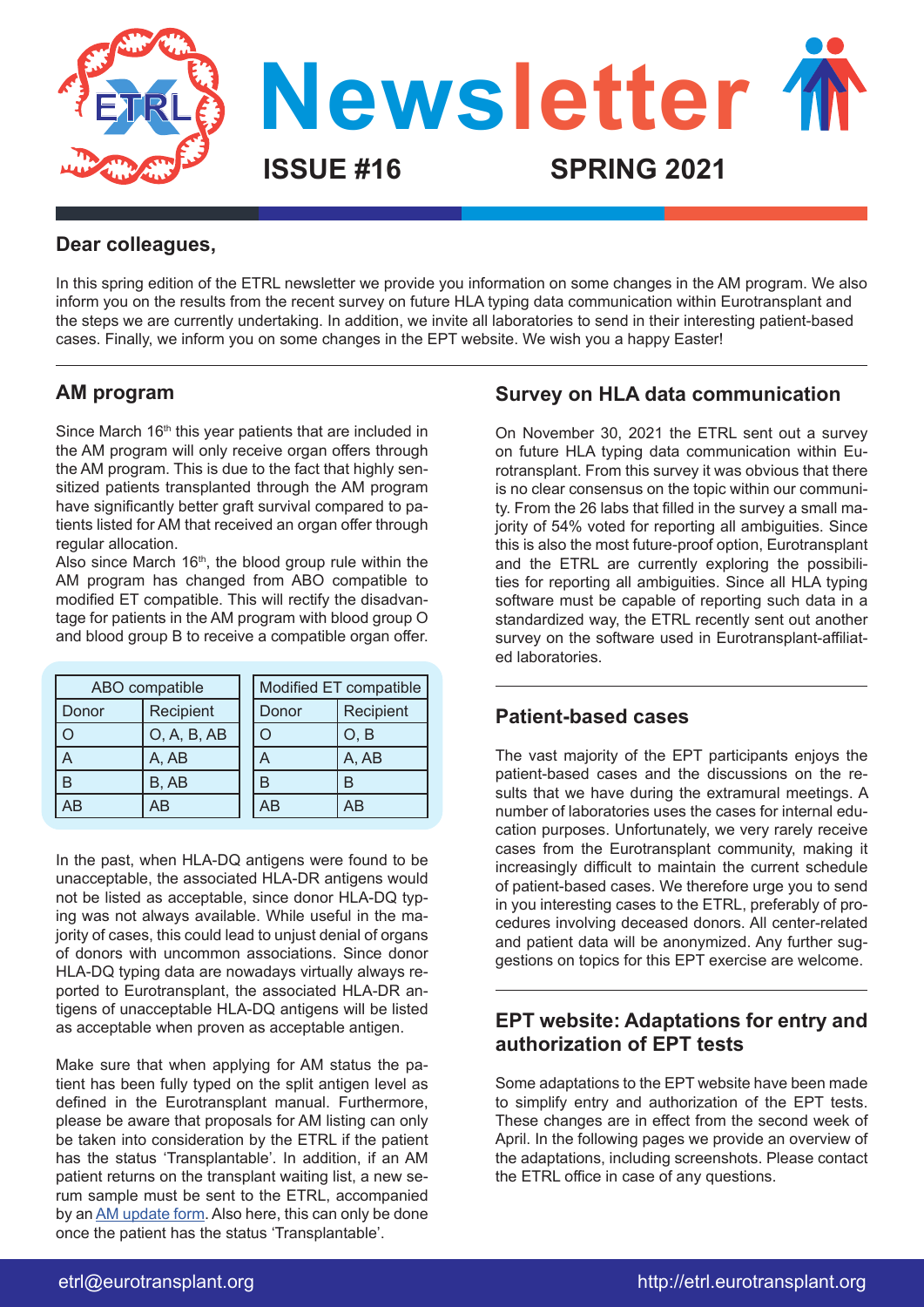

### **Adaptations for entry and authorization of EPT tests (April 2021)**

#### **Overview of adaptations**

I. For screening Identification of Antibodies the checkboxes have been moved closer to the specificities. See screenshot below.

| General                                                                       |                                                 | Screening - Antibody identification - Test Scr mei 2020 |                                                                      |            |  |
|-------------------------------------------------------------------------------|-------------------------------------------------|---------------------------------------------------------|----------------------------------------------------------------------|------------|--|
| <b>Contacts</b><br><b>Certificates</b><br><b>Tests</b><br><b>Test history</b> | Serum number:<br>Typing serum donor:<br>Method: | 2020-Scr-B<br>CDC.                                      | A2, A3, B7, B8, Bw6, Cw7, DR17, DR3, DR9, DR52, DR53, DQ2, DQ9, DQ3, |            |  |
| <b>Positive crossmatches</b>                                                  |                                                 |                                                         |                                                                      |            |  |
| Positive xm history                                                           | Presence of Antibodies                          | $HLA - B$<br>$HLA - A$                                  | $HLA - C$<br>$HLA - DR$                                              | HLA-DQ     |  |
|                                                                               |                                                 |                                                         |                                                                      |            |  |
|                                                                               | B51(5)                                          | B63(15)                                                 | B55(22)                                                              | <b>B47</b> |  |
|                                                                               | B52(5)                                          | B75(15)                                                 | B56(22)                                                              | <b>B48</b> |  |
|                                                                               | <b>B7</b>                                       | B76(15)                                                 | <b>B27</b>                                                           | <b>B53</b> |  |
|                                                                               | <b>B8</b>                                       | B77(15)                                                 | <b>B2708</b>                                                         | <b>B59</b> |  |
|                                                                               | B44(12)                                         | B38(16)                                                 | <b>B35</b>                                                           | <b>B67</b> |  |
|                                                                               | B4402                                           | B39(16)                                                 | <b>B37</b>                                                           | B71(70)    |  |
|                                                                               | B4403                                           | B57(17)                                                 | B60(40)                                                              | B72(70)    |  |
|                                                                               | B45(12)                                         | B58(17)                                                 | B61(40)                                                              | <b>B73</b> |  |
|                                                                               | <b>B13</b>                                      | <b>B18</b>                                              | <b>B4005</b>                                                         | <b>B78</b> |  |
|                                                                               | B64(14)                                         | B49(21)                                                 | <b>B41</b>                                                           | <b>B81</b> |  |
|                                                                               | B65(14)                                         | B50(21)                                                 | <b>B42</b>                                                           | <b>B82</b> |  |
|                                                                               | B62(15)                                         | B54(22)                                                 | <b>B46</b>                                                           | <b>B83</b> |  |

II. It is no longer mandatory to fill in the first page for screening identification by CDC. In analysis of the results this page is only used for information, not for assessment. Moreover, there is the possibility to enter ND (not defined), next to the options yes and no for the presence of antibodies. See screenshot below.

| General                      | Screening - Antibody identification - Test Scr mei 2020                                                                              |            |            |                                                    |           |                                                                      |            |  |
|------------------------------|--------------------------------------------------------------------------------------------------------------------------------------|------------|------------|----------------------------------------------------|-----------|----------------------------------------------------------------------|------------|--|
| <b>Contacts</b>              | Serum number:                                                                                                                        |            | 2020-Scr-B |                                                    |           |                                                                      |            |  |
| <b>Certificates</b>          | Typing serum donor:                                                                                                                  |            |            |                                                    |           | A2, A3, B7, B8, Bw6, Cw7, DR17, DR3, DR9, DR52, DR53, DQ2, DQ9, DQ3, |            |  |
| <b>Tests</b>                 |                                                                                                                                      |            |            |                                                    |           |                                                                      |            |  |
| <b>Test history</b>          | Method:                                                                                                                              | <b>CDC</b> |            |                                                    |           |                                                                      |            |  |
| <b>Positive crossmatches</b> |                                                                                                                                      |            |            |                                                    |           |                                                                      |            |  |
| <b>Positive xm history</b>   | <b>Presence of Antibodies</b>                                                                                                        |            | $HLA - A$  | $HLA - B$                                          | $HLA - C$ | HLA-DR                                                               | $HLA - DQ$ |  |
|                              | Antibodies found for Class I:                                                                                                        |            |            | $\bigcirc$ Yes $\bigcirc$ No $\bigcirc$ Not tested |           |                                                                      |            |  |
|                              | $\bigcirc$ Yes $\bigcirc$ No $\bigcirc$ Not tested<br>Antibodies found for Class II:                                                 |            |            |                                                    |           |                                                                      |            |  |
|                              | $\bigcirc$ Yes $\bigcirc$ No<br>Is the serum multispecific*:                                                                         |            |            |                                                    |           |                                                                      |            |  |
|                              | * A multispecifuc serum is here defined as a serum which is strongly positive in CDC, but in which CDC antibody specificities cannot |            |            |                                                    |           |                                                                      |            |  |

III. To have overview on authorized/non authorized tests a selection checkbox has been made. When the checkbox "show unauthorized tests" is ticked and active, you will only see those tests that are not yet authorized. Each authorized test will disappear from the list, to give a better overview which tests still need to be authorized. Upon unselecting this checkbox, you will be able to see all tests again. You can use this tool in combination with the selection tool from point IV.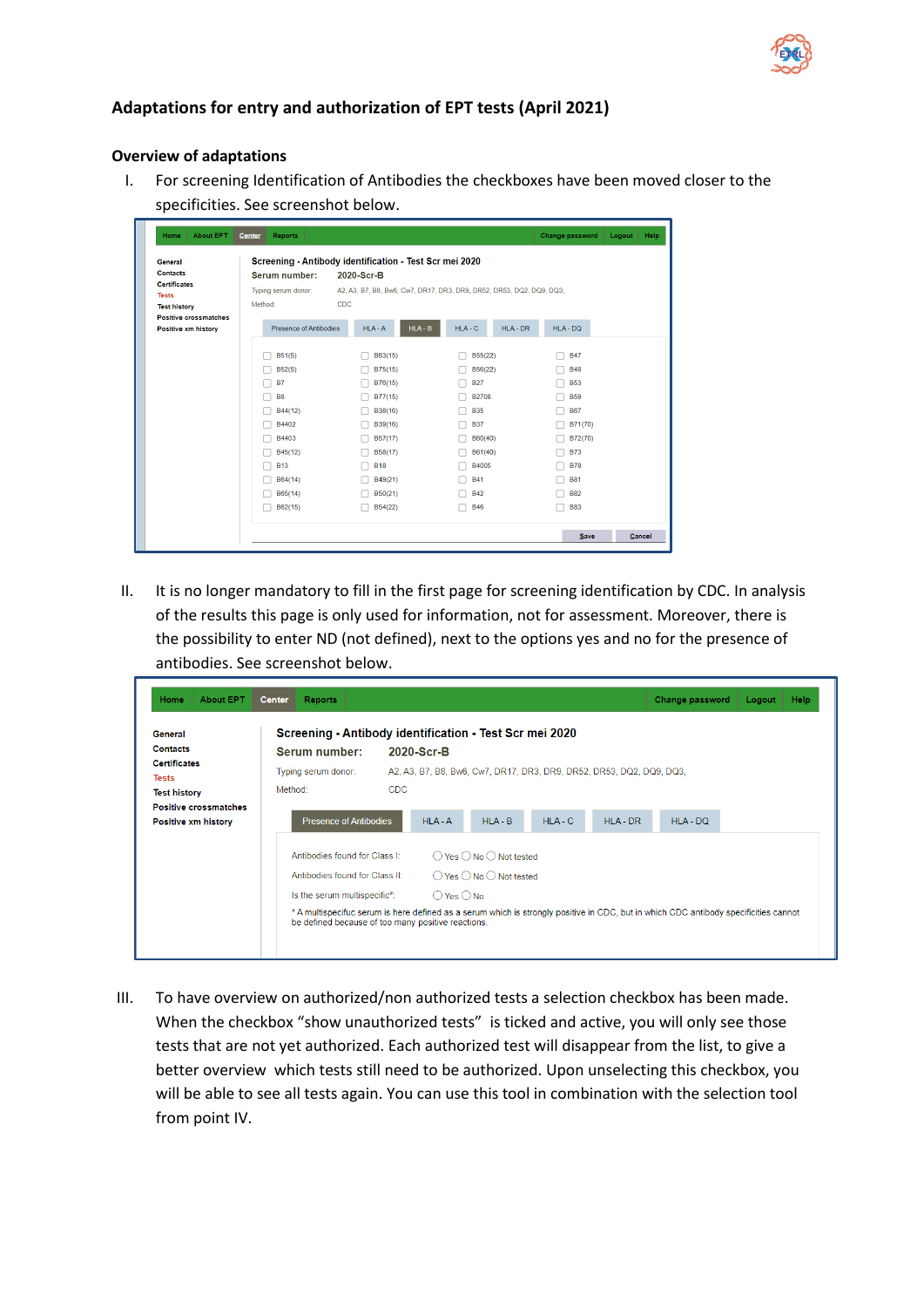

- IV. Test can be selected more stringently from the overview screen. This means you can select:
	- a) Crossmatching
	- b) Screening Detection
	- c) Screening Identification
	- d) Typing

Within the categories **crossmatching** and **screening identification** you can further select for a method e.g CDC, SPA etc. These selections will remain until changed or until log off. Please note, when you like to see all tests again, select the empty field on top of the list. Instructions are given below.

### **Make a selection for crossmatching:**

1) Select the category; when the category is selected the method selection box will appear for crossmatching (and screening identification).

| <b>About EPT</b><br>Home                                   | <b>Center</b><br><b>Reports</b> |                                           |            |            | Change |
|------------------------------------------------------------|---------------------------------|-------------------------------------------|------------|------------|--------|
| General                                                    | Category:                       | Crossmatching                             |            |            |        |
| <b>Contacts</b>                                            | Method:                         |                                           |            |            |        |
| <b>Contificatos</b>                                        |                                 | Crossmatching                             |            |            |        |
| <b>Tests</b>                                               | Show unauthorized tests:        | Screening detection                       |            |            |        |
| <b>Test history</b>                                        | Description $\triangleq$        | Screening identification<br><b>Typing</b> |            |            |        |
| <b>Positive crossmatches</b><br><b>Positive xm history</b> | 2021 FEb Test XM (2021-         | Crossmatching                             | <b>CDC</b> | 10-02-2021 | 21     |
|                                                            | 2021 FEb Test XM (2021-         | Crossmatching                             | CDC.       | 10-02-2021 | $21 -$ |

## 2) Select the method

| Home<br><b>About EPT</b>     | <b>Center</b><br><b>Reports</b> |               |            |            | Change password | Logou |
|------------------------------|---------------------------------|---------------|------------|------------|-----------------|-------|
|                              |                                 |               |            |            |                 |       |
| General                      | Category:                       | Crossmatching |            |            |                 |       |
| <b>Contacts</b>              | Method:                         | <b>CDC</b>    |            |            |                 |       |
| <b>Certificates</b>          | Show unauthorized tests:        |               |            |            |                 |       |
| <b>Tests</b>                 |                                 | <b>CDC</b>    |            |            |                 |       |
| <b>Test history</b>          | Description $\triangleq$        | <b>FCM</b>    |            |            |                 |       |
| <b>Positive crossmatches</b> |                                 | Luminex       |            |            |                 |       |
| <b>Positive xm history</b>   | 2021 FEb Test XM (2021-         | Crossmatching | <b>CDC</b> | 10-02-2021 | 21-07-2021      | vmzo  |
|                              | 2021 FEb Test XM (2021-         | Crossmatching | <b>CDC</b> | 10-02-2021 | 21-07-2021      | vmzo  |

### 3) Now you only will see the tests that van be entered for crossmatching CDC:

| ut EPT        | <b>Center</b> | <b>Reports</b>           |                      |                     |                      | Change password   | Logout | Help        |              |
|---------------|---------------|--------------------------|----------------------|---------------------|----------------------|-------------------|--------|-------------|--------------|
|               |               | Category:                | Crossmatching        |                     |                      |                   |        |             | $\checkmark$ |
|               | Method:       |                          | <b>CDC</b>           |                     |                      |                   |        |             | $\checkmark$ |
|               |               | Show unauthorized tests: |                      |                     |                      |                   |        |             |              |
|               |               |                          |                      |                     |                      |                   |        |             |              |
| <b>atches</b> |               | Description $\triangleq$ | Category $\triangle$ | Method $\triangleq$ | <b>Shipment date</b> | Due date 4        | Last   | <b>Auth</b> |              |
| tory          |               | 2021 FEb Test XM (2021-  | Crossmatching        | <b>CDC</b>          | 10-02-2021           | 21-07-2021        | ymzo   | ymzo        |              |
|               |               | 2021 FEb Test XM (2021-  | Crossmatching        | <b>CDC</b>          | 10-02-2021           | 21-07-2021        | ymzo   | ymzo        |              |
|               |               | 2021 FEb Test XM (2021-  | Crossmatching        | <b>CDC</b>          | 10-02-2021           | 21-07-2021        | ymzo   | ymzo        |              |
|               |               | 2021 FEb Test XM (2021-  | Crossmatching        | CDC                 | 10-02-2021           | 21-07-2021        | ymzo   | ymzo        |              |
|               |               | 2021 FEb Test XM (2021-  | Crossmatching        | <b>CDC</b>          | 10-02-2021           | 21-07-2021        | ymzo   | ymzo        |              |
|               |               | 2021 FEb Test XM (2021-  | Crossmatching        | CDC                 | 10-02-2021           | 21-07-2021        | ymzo   | ymzo        |              |
|               |               | 2021 FEb Test XM (2021-  | Crossmatching        | <b>CDC</b>          | 10-02-2021           | 21-07-2021        | ymzo   | ymzo        |              |
|               |               | 2021 FEb Test XM (2021-  | Crossmatching        | <b>CDC</b>          | 10-02-2021           | 21-07-2021        | ymzo   | ymzo        |              |
|               |               | 2021 FEb Test XM (2021-  | Crossmatching        | <b>CDC</b>          | 10-02-2021           | 21-07-2021        | ymzo   | ymzo        |              |
|               |               |                          |                      |                     |                      |                   |        |             |              |
|               |               |                          |                      |                     |                      |                   |        |             |              |
|               |               |                          |                      |                     |                      |                   |        |             |              |
|               |               |                          |                      |                     |                      |                   |        |             |              |
|               |               |                          |                      |                     |                      |                   |        |             |              |
|               |               |                          |                      |                     |                      |                   |        |             |              |
|               |               |                          |                      |                     |                      |                   |        |             |              |
|               |               |                          |                      |                     | <b>Summary</b>       | <b>Add Method</b> |        | <b>View</b> |              |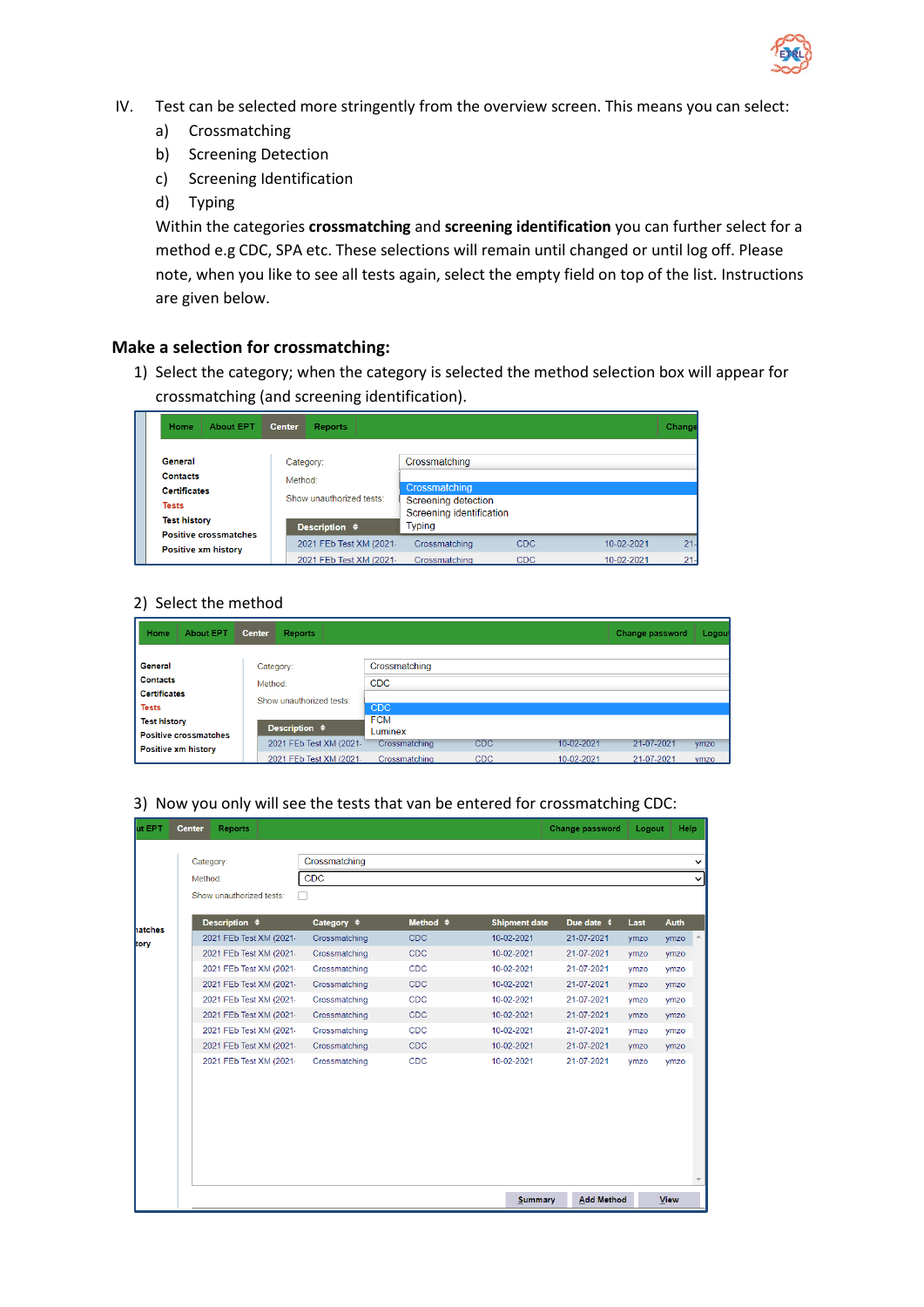

## **Make a selection for screening identification:**

1) Select the category; when the category is selected the method selection box will appear for screening identification (and crossmatching).

| Home<br><b>About EPT</b>                                                                                                                        | <b>Center</b><br><b>Reports</b>                                                                                                                    |                                                                                                                            |                   |                          | Change pa                    |
|-------------------------------------------------------------------------------------------------------------------------------------------------|----------------------------------------------------------------------------------------------------------------------------------------------------|----------------------------------------------------------------------------------------------------------------------------|-------------------|--------------------------|------------------------------|
| General<br><b>Contacts</b><br><b>Certificates</b><br><b>Tests</b><br><b>Test history</b><br><b>Positive crossmatches</b><br>Positive xm history | Category:<br>Show unauthorized tests:<br>Description $\div$<br><b>ZUZIELED TESTAMEIZUZIE</b><br>2021 FEb Test XM (2021-<br>2021 FEb Test XM (2021- | Crossmatching<br>Screening detection<br><b>Screening identification</b><br><b>Typing</b><br>Crossmatching<br>Crossmatching | FUM<br><b>CDC</b> | 10-02-2021<br>10-02-2021 | $ZT = 07 -$<br>$21 - 07 - 1$ |

## 2) Select the method

| <b>About EPT</b><br>Home                                                                          | <b>Center</b><br><b>Reports</b>                                                                                                                                                                                       | Change password                                                                                                                                                                                                                                                                                                  | <b>Help</b><br>Logout        |
|---------------------------------------------------------------------------------------------------|-----------------------------------------------------------------------------------------------------------------------------------------------------------------------------------------------------------------------|------------------------------------------------------------------------------------------------------------------------------------------------------------------------------------------------------------------------------------------------------------------------------------------------------------------|------------------------------|
| General<br><b>Contacts</b><br><b>Certificates</b>                                                 | Category:<br>Method:<br>Show unauthorized tests:                                                                                                                                                                      | Screening identification                                                                                                                                                                                                                                                                                         | $\checkmark$<br>$\checkmark$ |
| <b>Tests</b><br><b>Test history</b><br><b>Positive crossmatches</b><br><b>Positive xm history</b> | Description $\div$<br>2021 FebTest Scr (2021s<br>2021 FebTest Scr (2021s)<br>2021 FebTest Scr (2021s)<br>2021 FebTest Scr (2021s)<br>2021 FebTest Scr (2021s)<br>2021 FebTest Scr (2021s)<br>2021 FebTest Scr (2021s) | <b>CDC</b><br>SPA Immucor LifeCodes<br>SPA One Lambda<br><b>SPA - Other Method</b><br><b>SPA FLOW PRA</b><br><b>SPA ELISA</b><br><b>SPA SA Immucor LifeCodes</b><br>SPA SA One Lambda<br><b>SPA SA - Other Method</b><br><b>SPA SA PLUS Immucor</b><br>SPA SA PLUS One Lambda<br><b>SPA SA PLUS Other Method</b> |                              |

3) Now you only will see the tests that van be entered for screening identification; CDC:

| <b>About EPT</b><br>Home                                                 | <b>Center</b><br><b>Reports</b>                  |                                                  |                     |                      | Change password | Logout | Help                        |
|--------------------------------------------------------------------------|--------------------------------------------------|--------------------------------------------------|---------------------|----------------------|-----------------|--------|-----------------------------|
| <b>General</b><br><b>Contacts</b><br><b>Certificates</b><br><b>Tests</b> | Category:<br>Method:<br>Show unauthorized tests: | Screening identification<br><b>CDC</b><br>$\Box$ |                     |                      |                 |        | $\check{ }$<br>$\checkmark$ |
| <b>Test history</b><br><b>Positive crossmatches</b>                      | Description $\triangleq$                         | Category $\div$                                  | Method $\triangleq$ | <b>Shipment date</b> | Due date 4      | Last   | <b>Auth</b>                 |
| Positive xm history                                                      | 2021 FebTest Scr (2021s)                         | Screening identificatic                          | <b>CDC</b>          | 10-02-2021           | 21-07-2021      | ymzo   | $\Delta$<br>ymzo            |
|                                                                          | 2021 FebTest Scr (2021s)                         | Screening identificatio                          | <b>CDC</b>          | 10-02-2021           | 21-07-2021      | ymzo   | ymzo                        |
|                                                                          | 2021 FebTest Scr (2021s)                         | Screening identificatic                          | <b>CDC</b>          | 10-02-2021           | 21-07-2021      | ymzo   | ymzo                        |
|                                                                          | Test Scr mei 2020 (2020-                         | Screening identificatio                          | <b>CDC</b>          | 06-05-2020           | 06-06-2021      | yvonr  |                             |
|                                                                          | Test Scr mei 2020 (2020-                         | Screening identificatio                          | CDC                 | 06-05-2020           | 06-06-2021      |        |                             |
|                                                                          | Test Scr mei 2020 (2020-                         | Screening identificatic                          | <b>CDC</b>          | 06-05-2020           | 06-06-2021      |        |                             |
|                                                                          |                                                  |                                                  |                     |                      |                 |        |                             |